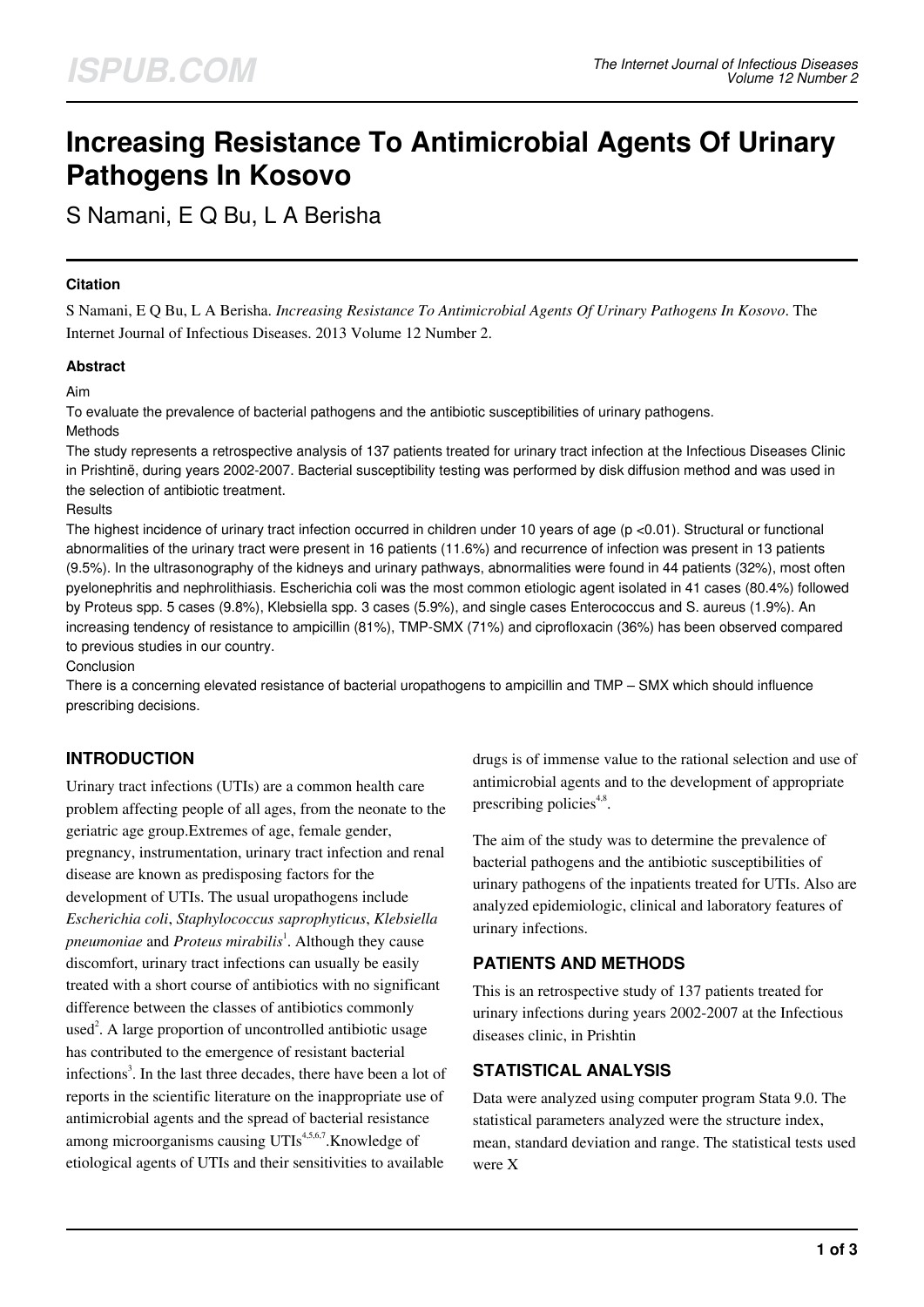# **RESULTS**

During a six year study period (2002-2007), 137 patients have received treatment for UTIs; 101 females (74%) and 36 males (26%) (Figure 1).

Of the 137 patients with UTIs, females dominated (n=101) compared to males (n=36) with significant difference  $(X^2$ test =  $30.8$ , p<0.01) (Figure 1). There were no statistical differences between female and male gender according to age groups  $(X^2)$ 

# **DISCUSSION**

*Escherichia coli* remains the most predominant bacterial uropathogen*,* causing80

# **ACKNOWLEDGMENTS**

We thank the personnel of Infectious Diseases Clinic of Prishtina for their support during this study.

## **References**

1. Nicolle LE. Uncomplicated urinary tract infection in adults including uncomplicated pyelonephritis. Urol Clin North Am 2008; 35(1):1-12, v.

2. Colgan R, Williams M. Diagnosis and treatment of acute uncomplicated cystitis. Am Fam Physician 2011;  $84(7)$ :771-6.

3. Salvatore S, Salvatore S, Cattoni E, Siesto G, Serati M, Sorice P, et al. Urinary tract infections in women. Eur J Obstet Gynecol Reprod Biol 2011; 156(2):131-6. 4. Abubakar El-Mahmood Muhammad. Antimicrobial susceptibility pattern of pathogenic bacteria causing urinary tract infections at the Specialist Hospital, Yola, Adamawa state. Nigeria Journal of Clinical Medicine and Research 2009; 1(1):001-008.

5. Tenever FC, McGowan JE Jr. Reasons for the emergence of antibiotic resistance. Am J Med Sci 1996; 311:9-16. 6. Hryniewicz K, Szczypa K, Sulilowska A, Jankowski K, Betlejewska K, Hryniewicz W. Antibiotic susceptibility of bacterial strains isolated from urinary tract infections in Poland. J Antimicrob Chemother 2001; 47(6):773-780. 7. Kurutepe S, Surucuoglu S, Sezgin C, Gazi H, Gulay M, 0zbakkaloglu B. Increasing antimicrobial resistance in Escherichia coli isolates from Community-Acquired Urinary Tract Infections during 1998-2003 in Minisa, Turkey. Jpn J Infect Dis 2005; 58:159-161.

8. El-Astal Z. Bacterial pathogens and their antimicrobial susceptibility in Gaza Strip, Palestine. Pakistan J Med 2005; 20(4):365-370.

9. Bhat RG, Katy TA, Place FC. Pediatric urinary tract infections. Emerg Med Clin North Am 2011; 29(3):637-53. 10. Foxman B, Barlow R, D'Arcy H, Gillespie B, Sobel JD. Urinary tract infection: self-reported incidence and associated costs. Ann Epidemiol 2000; 10:509-15.

11. Foxman B. Recurring urinary tract infection: incidence and risk factors. Am J Public Health 1990; 80:331-3. 12. Echols RM, Tosiello RL, Haverstock DC, Tice AD. Demographic, clinical, and treatment parameters influencing the outcome of acute cystitis. Clin Infect Dis 1999; 29(1):113-9.

13. Hooton TM. Recurrent urinary tract infection in women. Int J Antimicrob Agents 2001; 17:259-68.

14. Epp A, Larochelle A, Lovatsis D, Walter JE, Easton W, Farrell SA, et al. Recurrent urinary tract infection. J Obstet Gynaecol Can 2010; 32(11):1082-101.

15. Zalmanovici Trestioreanu A, Green H, Paul M, Yaphe J, Leibovici L. Antimicrobial agents for treating uncomplicated urinary tract infection in women. Cochrane Database Syst Rev 2010; (10):CD007182.

16. Raka L, Mulliqi-Osmani Gj, Begolli L, Omeragiq Sh, Parsons L, Salfinger M, et al. Etiology and susceptibility of urinary tract isolates in Kosova. J Antimicrob Agents 2004; 23 Suppl 1:S2-5.

17. Kolawale AS, Kolawale OM, Kandaki-Olukemi YT, Babatunde SK, Durowade KA, Kplawale CF. Prevalence of urinary tract infections among patients attending Dalhatu Araf Specialist Hospital, Lafia, Nasarawa State, Nigeria. Int J Med Med Sci 2009; 1(5):163-167.

18. Bladder Infection and Cancer Treatment". http://www.bladdersistention.net/. Retrieved 2010-06-25. 19. Nicolle LE .The chronic indwelling catheter and urinary infection in long-term-care facility residents. Infect Control Hosp Epidemiol. 2001; 22(5):316–21.

20. Jones RN, Kugler KC, Pfaller MA, Winokur PL. Characteristics of pathogens causing urinary tract infections in hospitals in North America: results from the SENTRY Antimicrobial Surveillance Program, 1997. Diagnostic Microbiol Infect Dis. 1999; 35:55–63.

21. Gruneberg RN. Changes in urinary pathogens and their antibiotic sensitivities 1971–1992. J Antimicrob Chemother. 1994; 33:1–8.

22. Hryniewicz K, Hrypa K, Szczypa K, Sulikowska A, Jankowski K, Bettejewska K, et al. Antibiotic susceptibility of bacterial strains isolated from urinary tract infections in Poland. J Antimicrob Chemother. 2001; 47:773–780. 23. Grude N, Tveten Y, Kristiansen B. Urinary tract infections in Norway: bacterial etiology and susceptibility. A

retrospective study of clinical isolates. Clin Microb Infect. 2001; 7:543–547.

24. Hummers-Pradier E, Koch M, Ohse AM, Heizmann WR, Kochen MM. Antibiotic resistance of urinary pathogens in female general practice patients. Scand J Infect Dis. 2005; 37(4):256-61.

25. Gupta K, Hooton TM, Stamm WE. Increasing antimicrobial resistance and the management of uncomplicated community-acquired urinary tract infections. Ann Intern Med. 2001; 135(1):41-50.

26. Gupta K. Emerging antibiotic resistance in urinary tract pathogens. Infect Dis Clin North Am. 2003; 17(2):243-59.